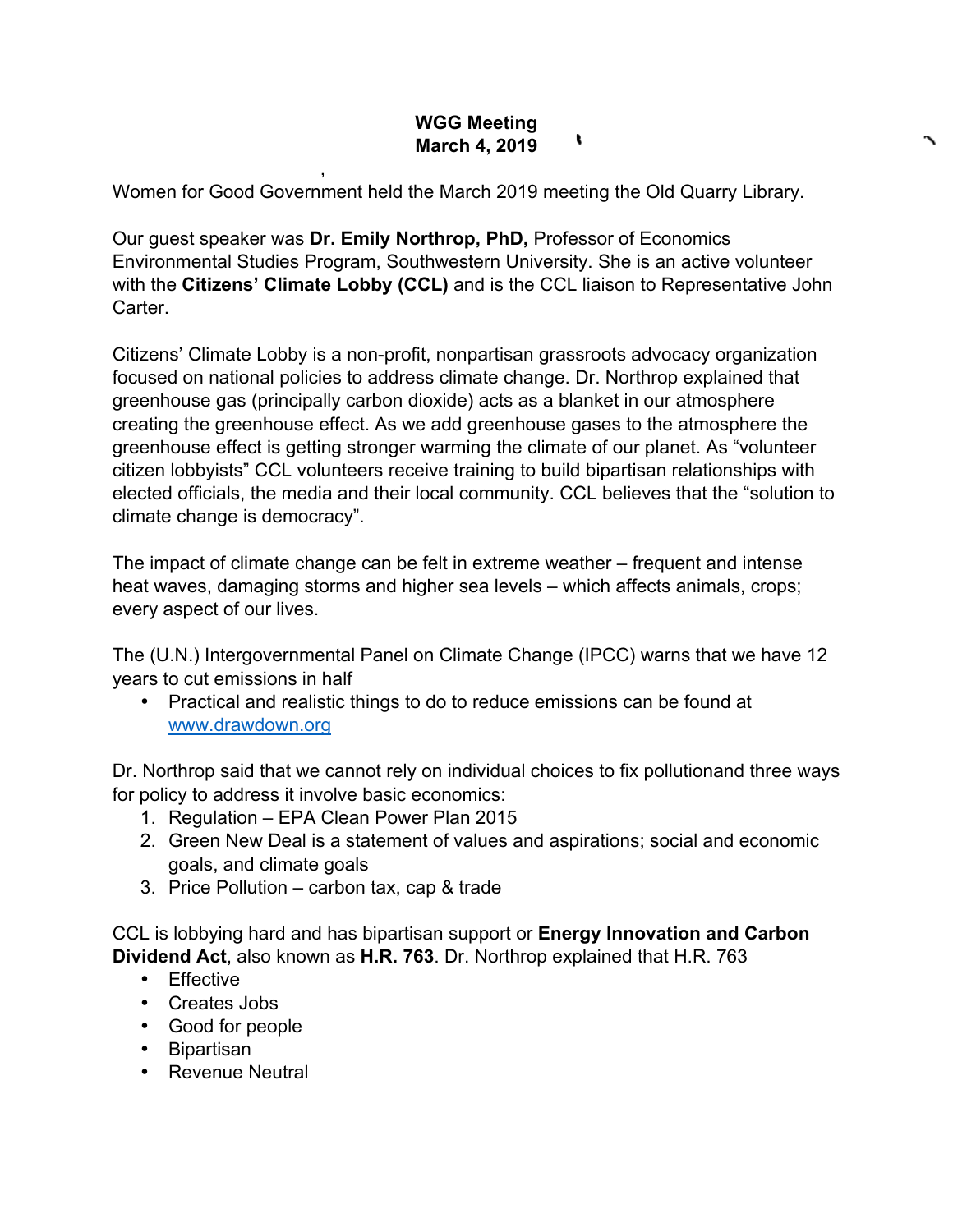Jeremy Smith (executive Director) and **Madeline Eden** (Technical Director) from **Register to Vote.org** updated us on the register the vote efforts from 2018. They registered 133,000 new Texas voters or about 4000 voters per district. 109,000/133,000 or roughly 80% of them voted. The program cost was about \$80,000 from community, Austin, volunteers and donors. They are working with the Texas Secretary of Stae to upgrade voter registration. **Map the Vote** is updated in Texas and we can check to register people.

**Sheri Soltes** is running for Travis County Commissioner Precinct 3.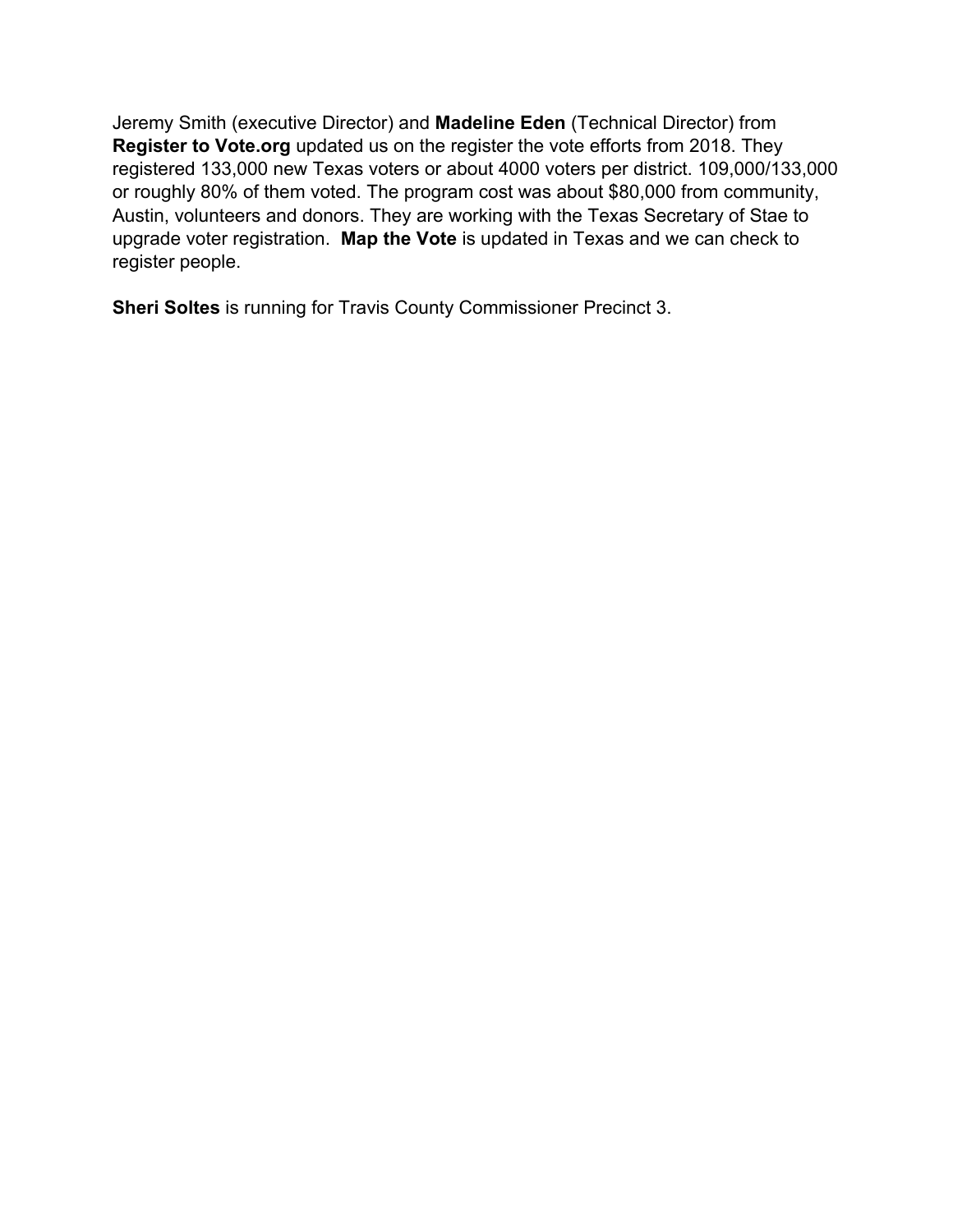*Lorraine Broll submitted the following summary of business conducted after Dr. Northrop's presentation and Jeremy Smith's update*

Greetings all,

Thank you all who attended yesterday. It was a very good presentation by Dr. Northrop, informative and interactive.

This is a report for those who could not attend yesterday, as well as a record of the meeting.

SUMMARY: The WGG attendance at the monthly meetings at the Old Quarry exceeded allowable room capacity in Jan, Feb and March. WGG must move its monthly meetings to a new location that will accommodate 100+ people. A new location has been identified and reserved: First Unitarian Church, 4700 Grover. The new location is not free. To cover the cost of the rental fee at the new location, the WGG voted unanimously to institute membership dues of \$20.00 annually to pay for the new meeting location for the period April through November 2019.

## **DETAILS:**

As you know we added an item to the agenda to address an urgent matter: moving to a new location for our meetings; and, instituting membership dues to pay for a new meeting location.

We are so fortunate that the WGG membership has grown significantly in the last three years. We are most certainly, if not the largest, one of the largest "progressive" clubs in Travis County. There are 565 people on our mailing lists. We saw an impressive and significant increase in attendance at our 2018 campaign HQ work days as well as at our monthly meetings in 2019. And, we hope see this continue.

SO, bottom line:

We exceeded the allowable capacity of 60 people at the Old Quarry Library for the last 3 monthly meetings. In February, 104 people attended and several were turned away.

The head librarian called me after the February meeting and let us know that we have to move. She was so very nice and let me know they so enjoyed our being there. This is the second library we have outgrown - YAY, WGG.

We have looked for another "free" facility that will accommodate 100+ people. Carver Library has the large meeting room but is not available the rest of 2019.

We found a space: First Unitarian Universalist Church, 4700 Grover

This space is not free, but the church has given us a significant and very generous discount: the fee for April through November is \$1,020.00.

The members present at the meeting on Monday, March 4, 2019 were informed about our meeting room situation, the necessity to begin charging membership dues, a short discussion followed, and questions were answered. The suggested membership dues are \$20.00 (annual) to be paid in January of each new year (or at the December annual meeting).

The member were informed that a vote to approve instituting annual membership dues (\$20.00) is required. The president asked for a motion to vote to approve WGG membership dues. Joanne Richards offered the motion. The motion was seconded.

The president asked for a show of hands for a YES vote on membership dues. The vote was unanimous to approve instituting membership dues. No objections observed or recorded.